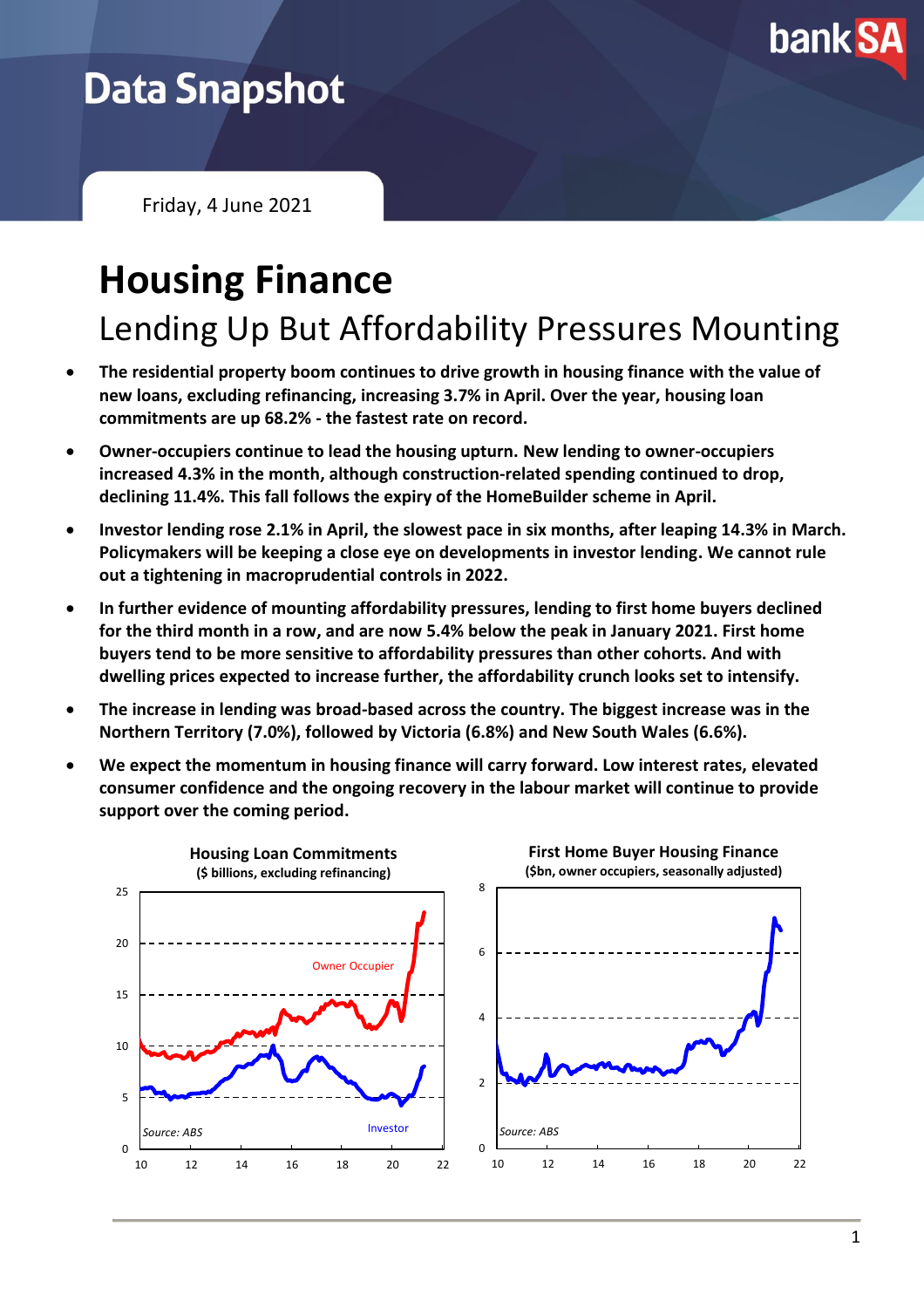The residential property boom continues to drive growth in housing finance. The value of new loans excluding refinancing increased 3.7% in April. Over the year, housing loan commitments are up 68.2% - the fastest rate since the data begins in the early 2000s.

Owner-occupiers continue to lead the housing upturn. New lending to owner-occupiers increased 4.3% in the month. The uptick was driven entirely by lending to purchase established dwellings, up 9.2%.

Meanwhile, construction-related spending continued to drop, declining 11.4% in April after a 14.8% fall in March. This fall reflects the expiry of the HomeBuilder scheme in April. The program underpinned a bring-forward in construction lending and so we are likely to see a further drop over the coming months as its impact unwinds.

Investor lending rose 2.1% in April, the slowest growth in six months, after leaping 14.3% in March. Policymakers will be keeping a close eye on developments in investor lending. A sustained pickup in lending to investors could prompt a tightening in macroprudential policy. Indeed, the Reserve Bank acknowledged the acceleration in lending to investors in their statement following the June Board meeting.

In further evidence of mounting affordability pressures, lending to first home buyers declined for the third month in a row, and are now 5.4% below the peak in January 2021. First home buyers tend to earn lower incomes than the average household, and so are more sensitive to affordability pressures. We recently published research estimating that national house prices reached around seven times average annual earnings in April. And with dwelling prices expected to increase further, the affordability crunch looks set to intensify.

#### **States and Territories**

The increase in lending was broad-based across the country. The biggest increase was in the Northern Territory (7.0%), followed by Victoria (6.8%) and New South Wales (6.6%). South Australia (6.7%) and Queensland (2.7%) also posted gains. There were modest declines in Tasmania (3.7%) and the Australian Capital Territory (3.2%).

Lending declined 6.7% in Western Australia although this comes off the back of a period of very strong growth where the state government provided additional support to home buyers on top of the Federal government's HomeBuilder package. In annual terms, Western Australia still has the strongest lending growth across the country; housing finance in the Sand Gropers state is up a whopping 121.3% in the year to April.

#### **Outlook**

We expect the momentum in housing finance will carry forward. Low interest rates, elevated consumer confidence and the ongoing recovery in the labour market will continue to provide support over the coming period.

In the near term, the expiry of HomeBuilder is likely to weigh on construction-related financing, as the associated bring-forward in lending unwinds. Housing affordability pressures may also drive a further slowdown in lending to first home buyers. One key uncertainty over the longer term is whether policymakers will tighten macroprudential policy. If this materialises, it would likely considerably slow lending growth. We cannot rule out a tightening in macroprudential controls in 2022.

> **Matthew Bunny, Economist** Ph: 02 8254 0023